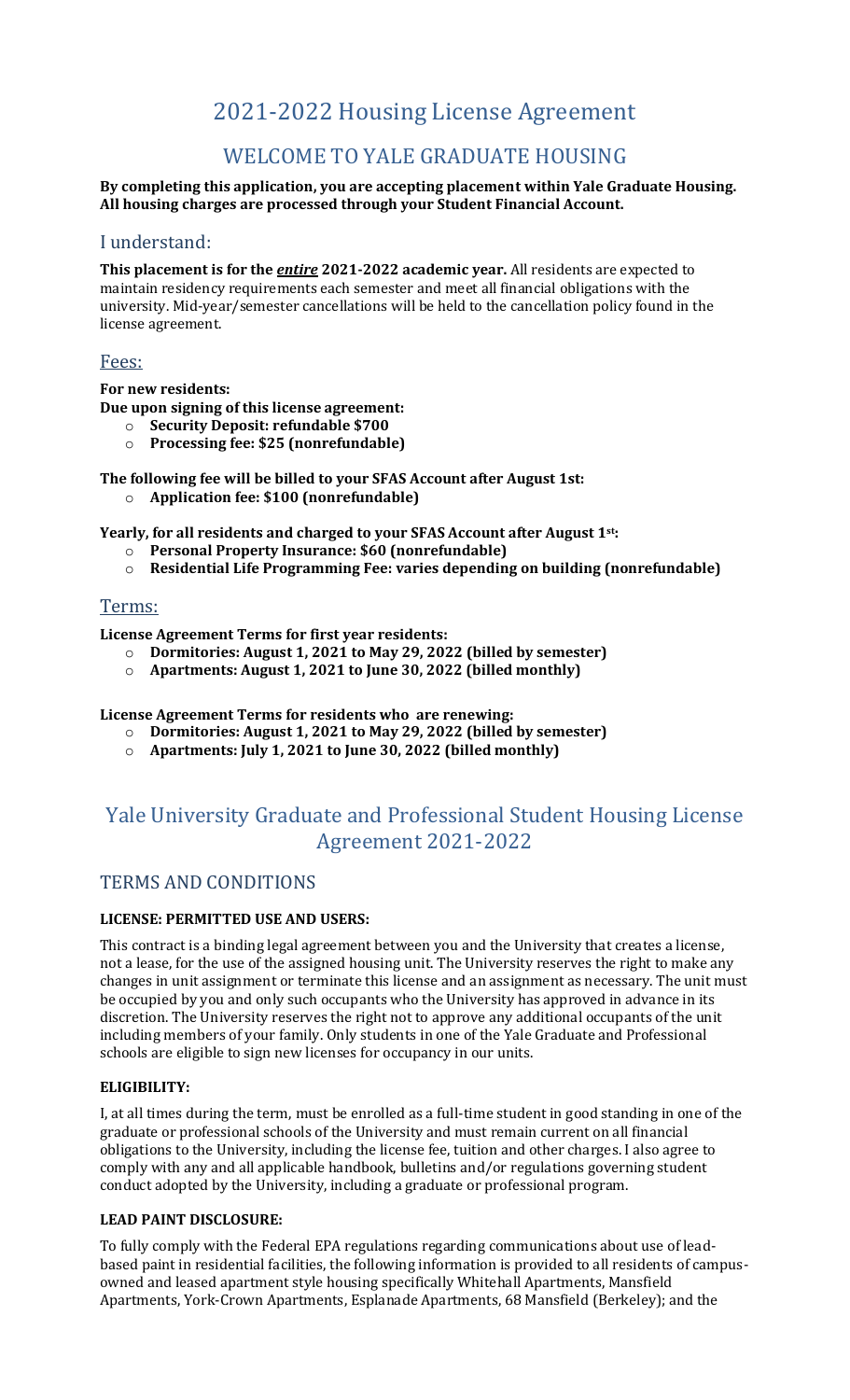Sterling Quadrangle Apartments. (Exempt from lead paint disclosure are dormitory housing and efficiency-style apartments.) All Yale apartment-style housing was built before 1978. Housing built before 1978 may contain lead-based paint. Before renting pre-1978 housing, landlords must disclose the presence of known lead-based paint and lead-based paint hazards in the dwelling. The University recognizes that any housing built prior to 1978 may contain lead-based paint and/or lead-based paint hazards. Tenants must also receive a federally approved pamphlet on lead poisoning prevention. By accepting this contract, you are affirming that you have reviewed Protect Your Family from Lead In Your Hom[e http://www.epa.gov/lead/protect-your-family-exposures](http://www.epa.gov/lead/protect-your-family-exposures-lead)[lead](http://www.epa.gov/lead/protect-your-family-exposures-lead)

## **TERM:**

The term of this contract is stated above. I shall have no right to renew the term of this contract without the prior consent of the University. I agree to respond to the Yale Housing Office March Housing Intent to inform them whether I will be requesting renewal or vacating the unit. If I do not contact the Yale Housing Office, the University shall conclude that I have no intention to renew and can enter into an agreement with another party at the expiration of the term. *Residents residing in 272 Elm Street do not have the option to renew. The Housing License Agreement for 272 Elm will be for a period of one academic year (August to May) only.*

## **PAYMENT:**

License fees are billed to each student bursar account through University Student Financial & Administrative Services (SFAS). License fees are billed by month or semester as indicated above. Any questions regarding payment of the license fees and other charges should be directed to SFAS. Monthly charges are made thirty days prior to each month. Semester charges are made in advance of each term. The University reserves the right to continue charging license fees beyond the term period until all keys are returned, your room/unit is in broom clean condition and completely empty of your belongings. You are liable for license fees through the end of the term of this license if you vacate the unit during the term period without the University approving a termination of this license.

## **FEES:**

For new residents:

The following fees are due upon signing of this license agreement:

- o **Security Deposit:** A refundable fee of \$700
- o **Processing Fee:** A non-refundable fee of \$25

The following fees will be billed to your SFAS Account after August 1st:

o **Application Fee:** A non-refundable fee of \$100

For all residents, the following yearly fees will be billed to your SFAS account after August 1st:

- o **Residential Life Programming Fee:** An annual, non-refundable social programming fee is required of all Yale Housing residents. The amount is determined by building.
- o **Personal Property Insurance:** A non-refundable fee of \$60. Residents with proof of insurance may opt out by notifying Yale Housing by September 1, 2021.

The University reserves the right to apply the security deposit to any license fees or other outstanding charges you may owe the University. Any refundable fees paid will be returned to you via the University SFAS student financial account, without interest within 30 days after the end of the term period, provided that you have complied with all of the provisions of this contract.

## **TRANSFERS FROM ONE UNIT TO ANOTHER:**

Once assignments have been made, the University may, but shall not be obligated, to permit you to exchange your unit for another within Yale Housing. All transfers must be made in writing and subject to approval by the University in its sole discretion. All approved transfers will require the signing of a new contract and payment of a transfer fee of \$250.00.

## **VACATING THE UNIT:**

At the end of your license term, you must vacate the unit and leave it in *broom clean* condition. You will notify Yale Housing of your intentions to vacate during the March Housing Intent process and do the following before departure: You will (a) remove all of your belongings from the unit and storage areas and return all keys. Except as may be otherwise provided in this contract, you will be charged the full amount of the license fee through the last month of the contract even if you vacate before the end of the contract period. You will be responsible for any charges that the University may incur, including cleaning charges, as a result of your failure to remove your possessions and leave the unit in *broom clean* condition. Any belongings left in the unit or storage areas will be deemed abandoned and will be disposed of at your expense. Yale Housing will inspect the unit after you have vacated to determine if you have complied with move out procedures.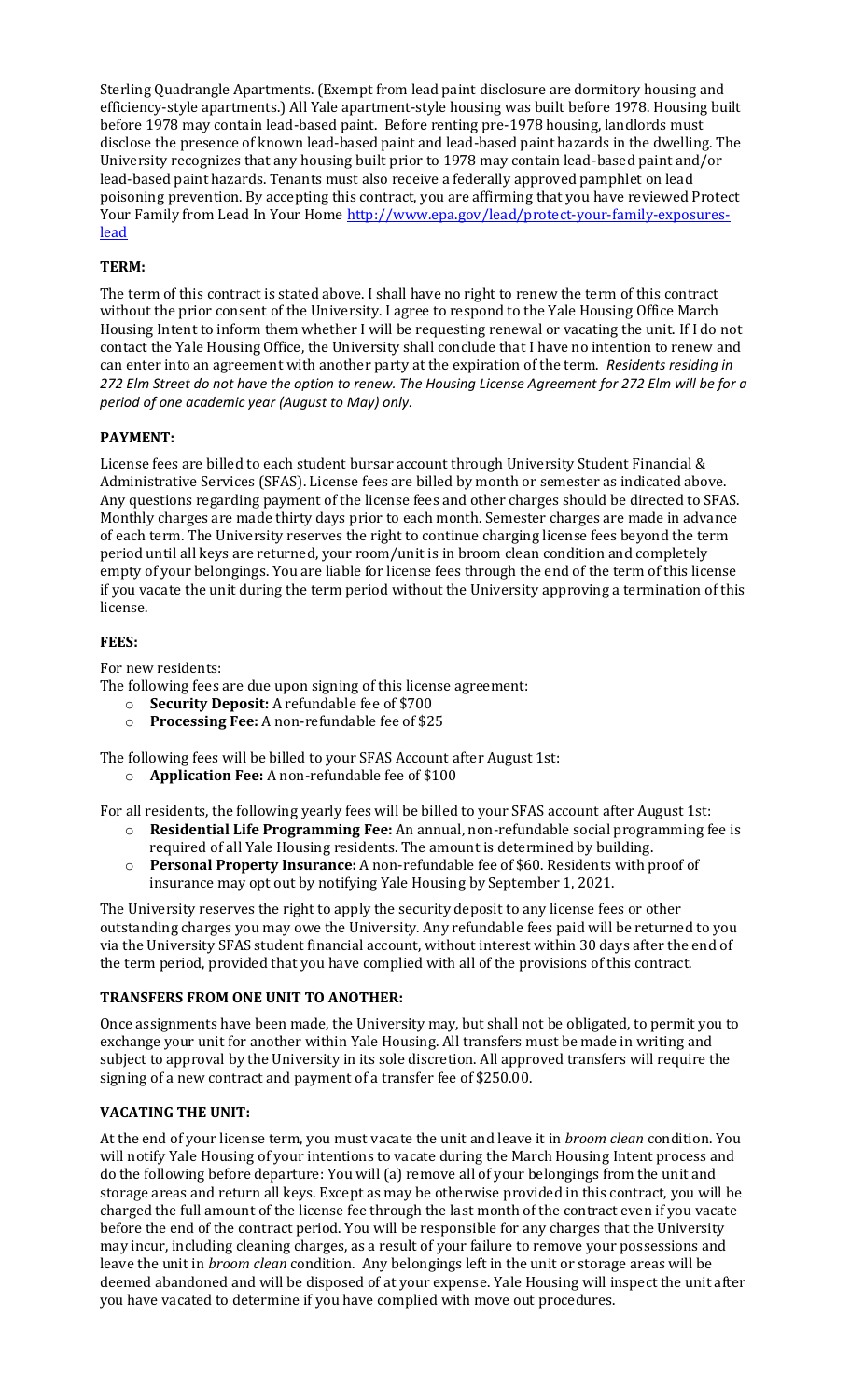## **STUDENT CANCELLATION REQUEST POLICY:**

You are responsible for the full term of the license agreement. If you wish to terminate your license agreement and vacate before the end of its term you will still be responsible for all rent charges posted to your SFAS account. All early terminations automatically forfeit the security deposit. Only students who have an authorized leave of absence or medical leave of absence may cancel their license agreement and be released from all future rent charges. The security deposit will be forfeited.

## **CONTRACT TERMINATION POLICY:**

The University may terminate this contract by written notice to you in accordance with University policy. The University may terminate this contract if it is determined that damage by fire, water, or the elements makes the unit unfit for occupancy; or the University decides to vacate the unit to prepare for or conduct renovation, demolition, construction, or any similar activity on the unit or the building. In any such event, if the University cannot offer you alternate housing, this contract will automatically terminate thirty days after the University gives you notice, or sooner if circumstances should require. Until the end of the period stated in such notice you will still be bound by the terms of this contract. You will be entitled to a prorated refund of the license fees paid as of the date you vacate, unless you caused, permitted or contributed to such damage. Other than any applicable refund of the license fee, you will not be entitled to any other recompense or damages for such cancellation. In the event of your death, this contract will be terminated, and the fee will be adjusted on a pro rata basis as of the date of death and the security deposit will be returned to the estate of the deceased in accordance with the provisions of this contract.

## **CONTRACT ENFORCEMENT:**

If you default in any of the obligations under this contract, including the obligation to pay the license fee in a timely manner, or if you make any false statement on your housing application, the University may terminate this contract upon written notice to you. Upon receipt of such notice, you must vacate the unit immediately and in compliance with this contract. In the event you default under this contract, the University shall be entitled to immediate payment of any amounts you may owe under this contract, and all legal and equitable remedies available, together with all damages, costs, and attorney fees it may incur as a result of such default. If you fail to comply with any provision of this contract, the University may at its option cure your default and bill you for the costs of doing so. If you are absent from the unit for more than two weeks during the term without prior notice to the University, or if you do not take occupancy within two weeks of the commencement of the term, you will be deemed to have defaulted hereunder and abandoned the unit. In addition to its other remedies, the University may give your unit to other occupants in the event of your abandonment.

## **CARE OF PREMISES:**

You accepted the unit in *as is* condition by moving in. If you notice any damage to the unit when you move in, you must report the damage to the University within one week of occupancy or you may be held responsible for the damage. The University performs pest control inspections or treatment on all units twice a semester. You are required to prepare your unit and cooperate with these inspections.

## **ALTERATIONS:**

You will not make any alterations or changes in or to the premises, facilities or utilities contained therein without prior, written approval of the Yale Housing Office. University personnel and their agents are the sole service providers authorized to perform alterations, maintenance or repairs to the unit, building, and grounds. You are not permitted to obtain such services from unauthorized personnel. Any items installed with our permission will become our property upon installation and will be left in the premises when the license expires, or if we require, removed or renovated at your expense. You will be responsible for the cost of repairs for any damage to the premises caused by such removal.

## **KEYS & IDs:**

The Yale Housing Office will issue one set of keys per resident living in the unit. Lost or damaged keys must be reported immediately. There is a \$50 per key replacement fee charged to your SFAS account. In some instances, lock replacement may be necessary for safety reasons. If so, you will be charged \$250 for a lock replacement to your SFAS account. Students issued a University picture ID card must report lost ID cards to Yale Security and the Yale Housing Office staff immediately. Replacement cards can be obtained at the ID Centers, per their replacement fee. Lost temporary access cards issued by the Yale Housing Office will be deactivated by the Yale Housing Office; a lost card fee (\$100) may also apply.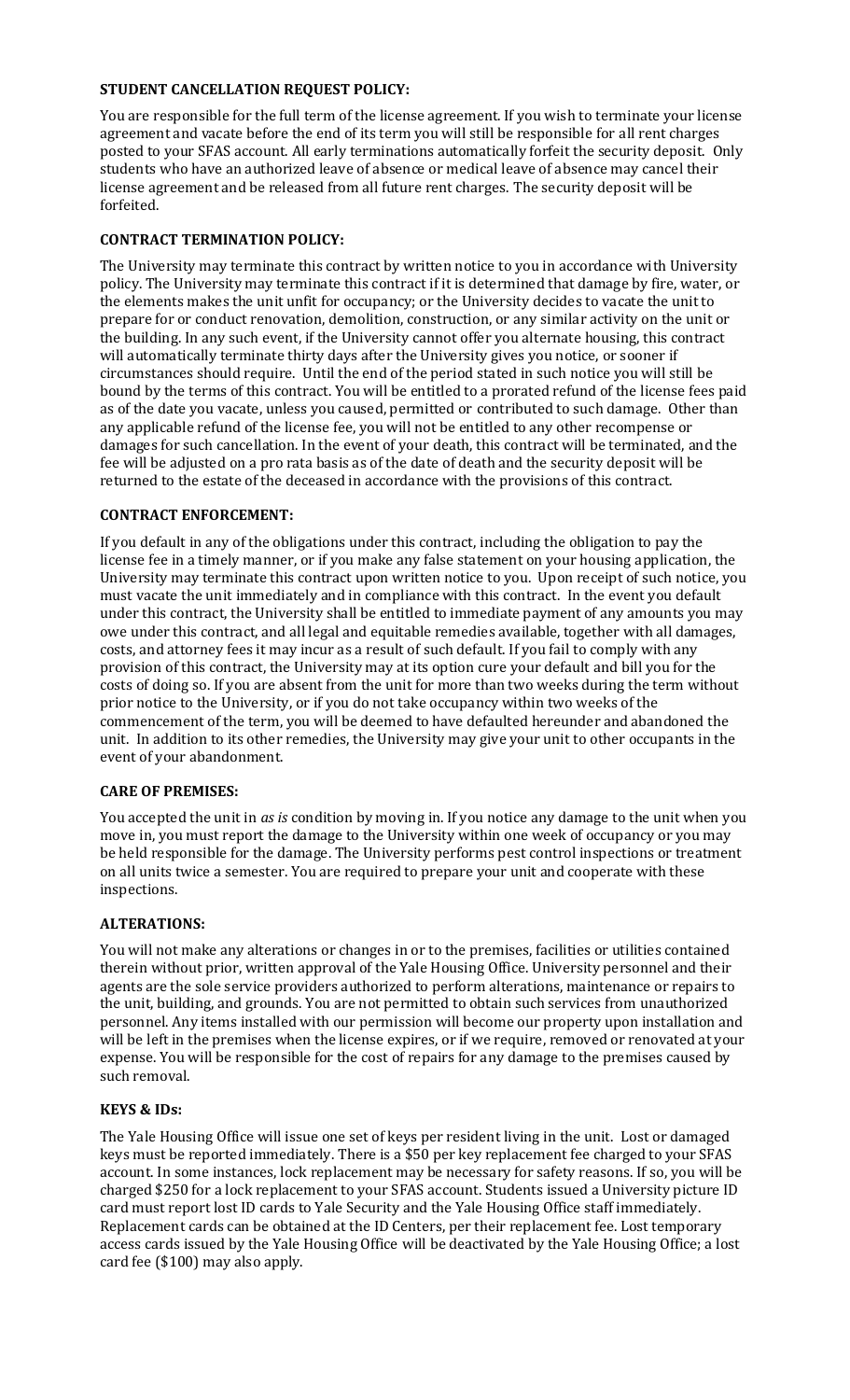#### **PERSONAL PROPERTY:**

The University shall not be liable, directly or indirectly, for any loss of or damage to any article of your personal property or your vehicle occurring anywhere on University property, including loss or damage caused by fire, water, steam, the elements, insufficient heat, loss or surges of electricity, or the actions of third persons, except to the extent that such damage is caused by the willful misconduct of our employees. Renters insurance will be purchased on your behalf and charged to your SFAS account. If you are living in a building which provides parking, your vehicles must be registered with Yale Housing and is subject to the University's rules and regulations. Your personal property is not covered by University's insurance.

## **UNIT ENTRY AND INSPECTION:**

The University reserves the right to enter and inspect your unit and any storage areas used by you upon reasonable notice, or without notice in the event of emergency. To safeguard the health and safety of you and the other occupants of your unit/building and to repair, maintain or protect the integrity of the building and its systems, the University may deem it necessary or be required to enter your unit to make inspection or repairs without prior notice to you. No exercise by the University of any rights hereunder shall entitle you to any compensation, damages, or abatement of the license fee for any injury or inconvenience occasioned by such exercise. The University Fire Marshal shall have the right to enter and inspect the unit and storage areas at all times for fire hazards and you must comply with all of the directives issued by the Fire Marshall on such matters.

## **COMPLIANCE WITH LAWS; GENERAL SECURITY AND LOSS OF PROPERTY:**

You, your family and guests must comply with all state, federal and local laws, regulations and orders governing yourselves and the unit. The University is concerned about your safety and the safety of your property. In order to assist the University in maintaining such safety, you should be vigilant and immediately report to the University Police (203-432-4400) any theft, crimes or any suspicious activity or person that you think might constitute a threat to security. The University Police should be notified immediately in the event of a theft or any crime that may occur in and around the unit. You are responsible for your part to maintain the security of the building by keeping all access to the building secure (i.e. not propping open doors, being aware of trespassers, etc.)

#### **STRIKES, WORK STOPPAGES, JOB ACTION, AND THE LIKE:**

No rebates or credits will be given to you, nor may this contract be rescinded, on account of the interruption, as the result of a strike, work stoppage, union dispute, "job action" or other interruption of services customarily furnished by the University.

#### **UTILITIES:**

If applicable to your unit, you are required to pay for and maintain utilities to your unit for the term period of this agreement. You are required to solely enter into a legal binding contract with the appropriate utility company and are responsible for all costs incurred with these services. The University is not liable for any utility or cost of utility that the resident separately contracted with. You are required to pay for the utilities if applicable.

#### **SUMMER APARTMENT SUBLET:**

*The Summer Apartment Sublet option is not permitted while Covid-19 is still active.* The University restricts subletting to Yale Housing single occupancy apartments only. The Yale Housing Office allows for residents to sublet their apartment to other Yale affiliates during the summer months *only* (May-August). Subletting is not permitted in two- and three-bedroom shared apartments or in dormitories. All eligible apartment residents must comply with the following [University Policies](https://housing.yale.edu/apply-now/general-information/policies) [\(https://housing.yale.edu/apply-now/general-information/policies\)](https://housing.yale.edu/apply-now/general-information/policies).

#### **SUMMER ACADEMIC LEAVE:**

In order to qualify for the reduced rent option (50%) during the month of July in the **Apartments**, the following conditions must be met:

- o Graduate Student must have a signed valid housing license agreement with Yale Housing for term beginning on or after July 1st .
- o All keys (including mailbox key) must be returned to the Yale Housing office upon departure.
- o Empty all contents of refrigerator and freezer prior to departure. *Do not unplug the refrigerator.*
- o Unplug all equipment that may be set on a timer (clock radios, stereos, etc.).
- o The Graduate Student must provide the Yale Housing Office written confirmation/documentation on or before June 1st from their department or location of internship.
- o Mail is to be forwarded to another address or held by the US Post Office.
- o Utility accounts must remain active and in the student's name while away.

If these conditions are not met, the resident will be charged the full monthly license fee to their SFAS account.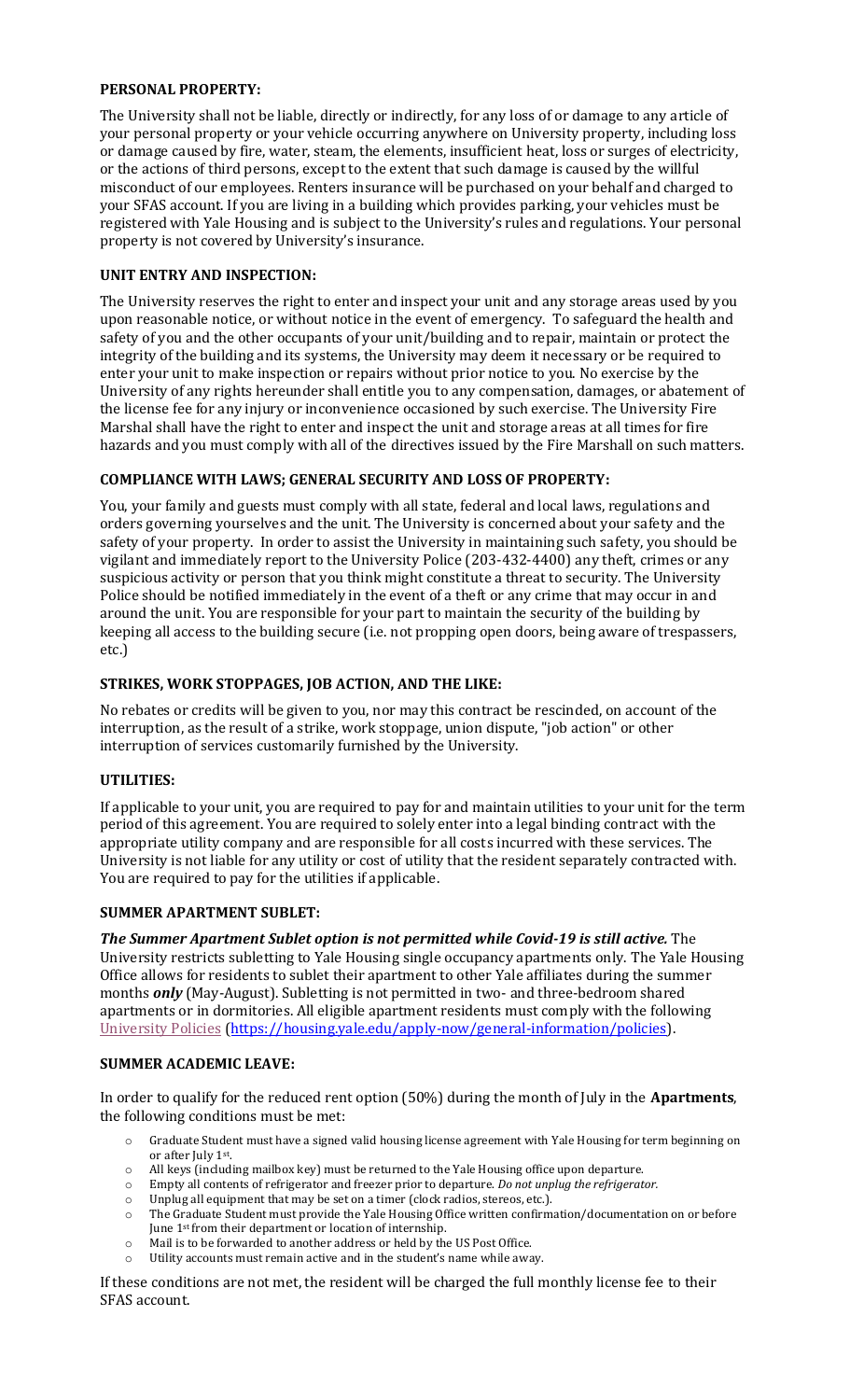### **PHOTOGRAPHS:**

The University reserves the right to use your photograph in University publications, including recruiting materials, University housing brochures and newsletters, and in electronic versions of those publications, and on bulletin boards in its facilities. If you prefer not to have your photograph used in this manner, you must inform the University's Housing Office in writing, and the University will make good faith efforts to prevent further use of your photograph.

#### **RULES AND REGULATIONS; FINES:**

Residents are provided with a copy of the Yale Student Housing Handbook with their initial movein. Updates of the handbook are available online at the Yale Housing website. Residents shall read and comply with all rules and regulations outlined by the University. The University has established fines for the violation of this agreement, addendum, the Yale Student Housing Handbook, and any other established rules and regulations. A list of these fines is included in the Yale Student Housing Handbook. I agree to reading, understanding and obeying the rules and regulations during the term period of the license agreement.

#### **GUESTS:**

The guest policy has been halted due to Covid-19 and will resume once the pandemic is over. Registered guests to the dormitories are permitted to stay for a 3 day/2-night visit. You are responsible for your guest at all times, will ensure they abide by existing rules and policies, and must be present when the guest is visiting. The University reserves the right to restrict you from having guests and requesting guests to leave campus. There is no parking for visitors in University parking lots/garages; visitors will not be issued keys or electronic access cards to the unit they are visiting.

#### **CONDUCT AND CONSIDERATION OF RESIDENTS:**

It is essential that all residents in University housing show mutual respect for one another and help to foster an environment conducive to research and study in reasonable comfort, quiet and privacy. Creating or permitting excessive noise is a particularly serious breach of the mutual respect that is required of all residents of University housing. Students must control use of their voices and use equipment, musical instruments, TV sets and the like at noise levels that are considerate of the needs of others. Quiet hours are to be respected from 10 PM until 8 AM the following day.

#### **NOTICES:**

Notices under this agreement shall be made in writing and delivered electronically, by hand, campus mail or by US Mail. Notices to the University shall be delivered to the Yale Housing Office, Helen Hadley Hall, 420 Temple Street, New Haven, CT 06511-6802. Notice by electronic mail shall also be valid provided that the recipient gives the sender confirmation that the recipient received and opened the notice. Electronic notices will be deemed received when the recipient gives confirmation of receipt. All other notices will be deemed received when delivered, or if delivery is refused, upon such refusal. Either you or the University can change the address for notices by written notice.

#### **INDEMNIFICATION:**

The University shall not be liable to you or your guests or any person claiming by, through or under you for any loss for bodily injury or death, and property damage, unless said loss or damage is caused by willful misconduct of the University or its employees. You agree to indemnify, hold harmless and defend the University from and against any and all costs, liabilities, obligations, penalties, claims, damages, and expenses, including reasonable attorney fees arising out of personal injury or property damage claims in, on or around or relating directly or indirectly to the unit, the use of it by you or your guests, except to the extent caused by the negligence or misconduct of the University or its agents.

## **MISCELLANEOUS:**

This contract represents the entire agreement on this subject matter and supersedes any prior oral or written agreements. This contract may only be revised in a written agreement signed by you and the University. Connecticut law governs this agreement. No third parties are intended to be benefited by this contract. Any waiver by the University of its rights under this contract shall not be deemed a continuing waiver. If this contract is signed by more than one person as occupant, all of the signers shall be jointly and severally liable for all obligations hereunder.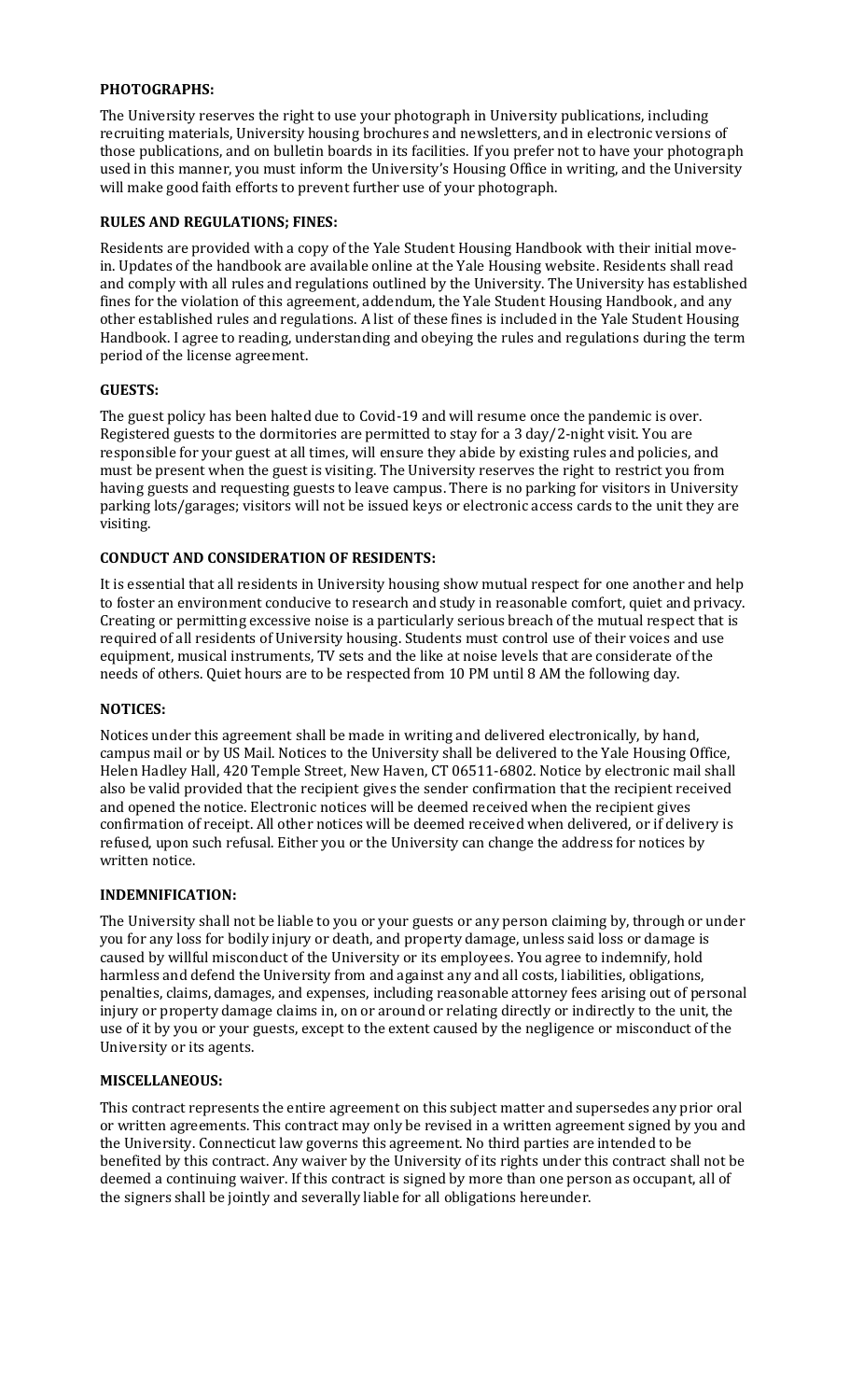## Addendum: Yale University Graduate & Professional Student Housing License Agreement 2021-2022

## ALL GRADUATE HOUSING UNITS:

## **Alterations to the Housing:**

Residents are not permitted to make any changes to the design of the housing unit. All requests must be made to the appropriate manager for review and, if permitted, will be scheduled with approved University workers. If an alteration is made without approval, there will be a fine assessed and termination of the contract may be considered.

### **Businesses:**

Residents are not permitted to operate a business from their room, apartment, or building.

## **Cancellation Policy:**

Early departure during the term of your contract is subject to cancellation rules. You will forfeit your deposit and are responsible for all rent charges posted to your SFAS account.

## **Care of the Premises:**

You are responsible to maintain the unit in a decent, safe, orderly and sanitary condition with particular attention paid to pest control. Day-to-day clutter should be kept to a minimum. Garbage and waste should be enclosed in plastic bags and be disposed of on a regular basis. 'Food stuff' should not be left lying around; this creates a health and safety risk. Inspections are done several times a year to note any maintenance and facility concerns as well as the overall condition of the unit. Fines may be imposed. Area rugs are permissible. No wall-to-wall carpeting should be installed.

#### **Fire Safety:**

You will not disconnect, disable or tamper with any life-safety devices (i.e. smoke detectors, carbon monoxide detectors, fire extinguishers, sprinkler heads, etc.), which are installed in the building, room, or apartment. You will not possess, store or maintain any flammable or combustible material, explosives, fireworks, ammunitions or weapons (including but not limited to firearms, air rifles, swords, and crossbows), in, on, or around the building. The University will impose a fine in addition to any costs incurred for work performed to correct any hazards. Burning of candles, incense or other incendiary or open flame items is prohibited. There are fireplaces in some buildings. At no time is the fireplace to be used. Only units with approved installed cooking appliances are allowed to be used for this purpose. Do not block emergency exits.

## **Illegal Appliances:**

Personal appliances, which include washing machines and dishwashers, as well as space heaters, are not allowed in Yale Housing. If there is a special need, it is necessary to talk with the appropriate Yale Housing manager. Air conditioning units are not permitted in the dormitories. Fines will be assessed for the discovery of an appliance and may include termination of the housing license agreement.

#### **Lost Keys/Lock-Outs:**

Please visit the Yale Housing Office if you have damaged or lost your key(s). A replacement fee of \$50 per key will be charged to the student's SFAS account. Residents who are locked out of their apartments can contact Security at 203-785-5555 for an officer to open their doors.

Dormitory residents who are locked out of their rooms can borrow a key, free of charge, from the lock-out box located in their dormitory building. The key must be returned to the lock-out box within 48 hours to avoid fees. Students can also contact their Community Fellow for assistance in obtaining a key from the lock-out box or contact Yale Security to be let into their bedroom.

In some cases, lost or stolen keys pose a security risk and may result in replacing the lock mechanism and issuing new keys. Students are assessed a \$250 fee to their SFAS accounts for this service.

## **Individual Garden Plots:**

Individual garden plots are not allowed. University-sponsored community gardens are permissible.